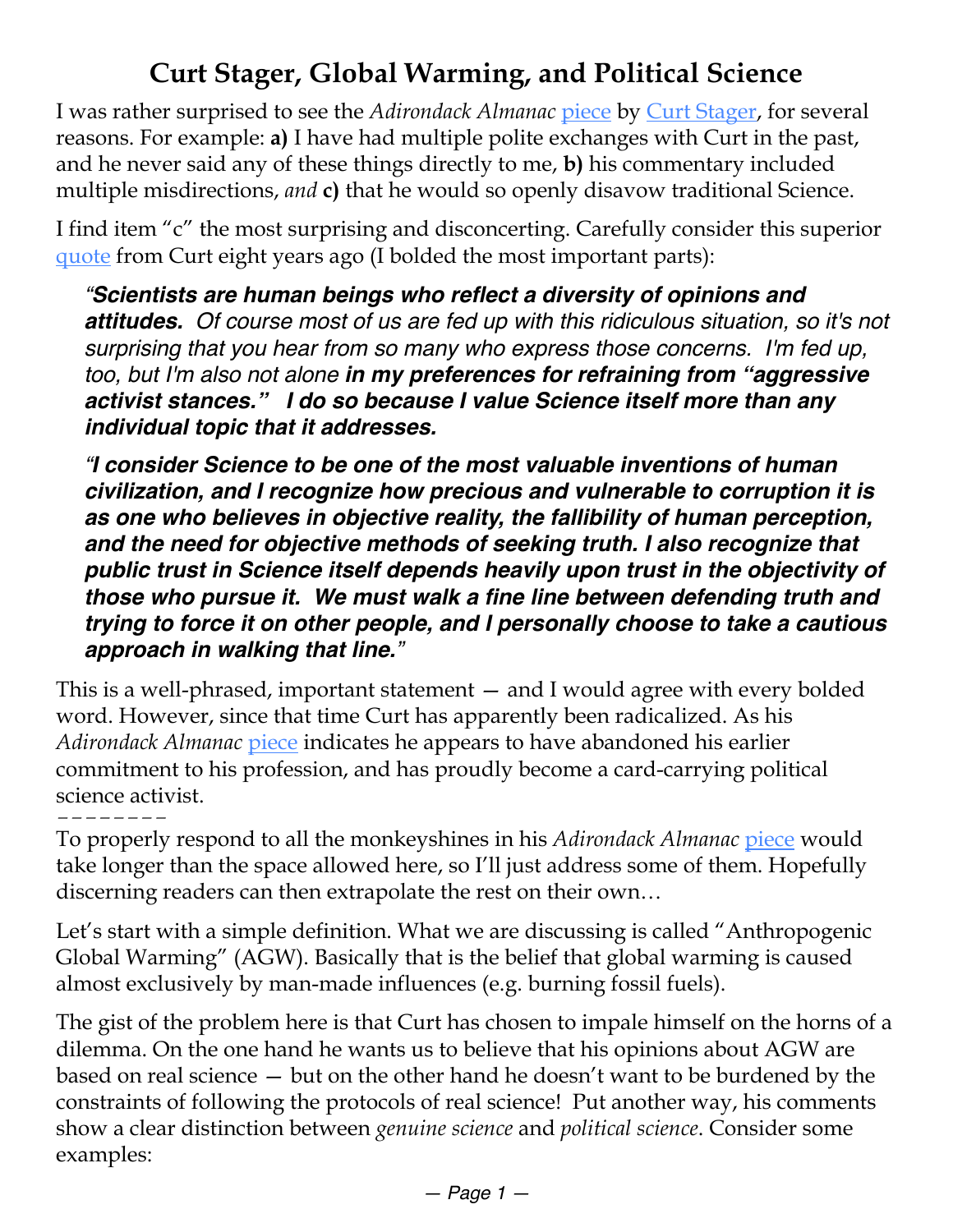**#1 —** If two scientists have a disagreement, each one politely puts forth the best empirical (i.e. real-world) evidence that they believe supports their case. At no time does one disparage the other's motivations, past associations, beliefs, mother-in-law, etc. — as those are irrelevant to the discussion at hand. If Curt was so confident in the scientific proof of his claims, why would he waste a single word of his space-limited op-ed to deprecate me? That is a *political* tactic, outside the realm of science.

**#2 —** Curt then inaccurately asserts that the only people competent enough to assess the validity of the AGW matter, are "truly qualified climate scientists." Whether the AGW hypothesis is true or not rests on the **scientific validity** of its proponents' claims. *Any* competent Scientist can see whether other scientists (in their field or otherwise), have followed scientific protocol… Interesting Curt undermines his own assertion (that AGW is the exclusive realm of climate scientists) by citing "physics" (i.e. my field) as the basis for some of his AGW claims.

**#3 —** Curt mischaracterizes a Scientific *hypothesis* by disparagingly calling it "mere guesswork." Here's a reasonable [definition](https://www.britannica.com/science/scientific-hypothesis):

"The formulation and testing of a hypothesis is part of the <u>scientific method</u>  $-$  the approach scientists use when attempting to understand and test ideas about natural phenomena. The generation of a hypothesis is a creative process, based on existing scientific knowledge, intuition, or experience. The two primary features of a scientific **hypothesis** are falsifiability and testability."

OK, now we understand that, here is the really important part: *what does it take for a scientific* **hypothesis** *to become a scientific* **theory***, the next step up the ladder?*

"Theories, are broad explanations for a wide range of phenomena. They are concise, coherent, systematic, predictive, and broadly applicable." One scientific theory (cited as an example by this source, [UC Berkeley](https://undsci.berkeley.edu/article/howscienceworks_19)), "has proven itself in thousands of experiments and observational studies."

However, in this case, the Global Warming promoters have simply decreed that their AGW *hypothesis* has been elevated to the level of a scientific *theory* — but without adhering to the necessary scientific protocol. Such proclamations are the tactics of political scientists.

**#4 —** Curt knows this very well, but is averse to admitting that the AGW matter is a hypothesis — *as he does not want to comply with most of the traditional burdensome scientific methodology*. Why not? For several reasons, like: **a)** it's too time-consuming, **b)** AGW is too complicated to be analyzed by traditional Science, **c)** AGW is not falsifiable (see above), *and* **d)** the traditional science methodology casts significant doubt on the AGW hypothesis. In other words Curt is saying let's skip over all this annoying Science stuff, and cut to the chase. Again, that is the perspective of a political science person: *let's get on to changing policies!*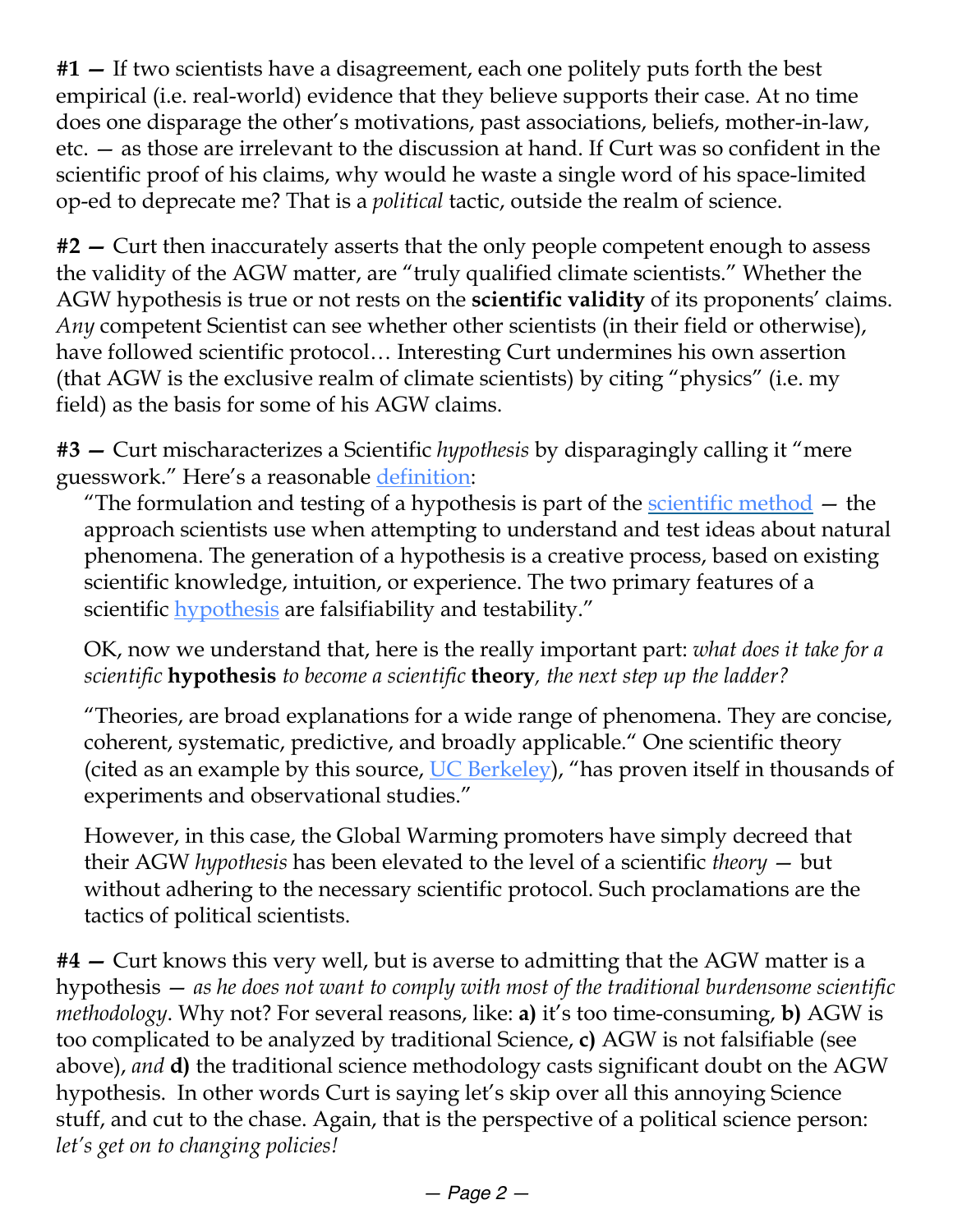**#5 —** The AGW hypothesis is almost entirely based on computer models. But computer models are not something magic: they are the results of data and assumptions submitted by *people*. But if AGW is too complicated to be analyzed by traditional Science, how is it that certain individuals are able to accurately decipher what data is pertinent and exactly how it all inter-relates? Rephrased: if accurately assessing the validity and results of AGW is too complicated for traditional science, then it is also too complicated for computer models. BTW, Scientists focus on empirical data. Political scientists prefer computer models as its child's play to manipulate them (without citizens being aware), so that *any* desired outcome can be generated…

**#6 —** It's unfortunate that Curt did not publicly acknowledge that we have HUGE gaps of knowledge in our understanding of climate. For example, the AGW matter appears to rests on a very basic equation: *the global CO2 balance*. On one side are "CO2 Sources" which are either natural or man-made. On the other side are "CO2 Sinks" which are mostly natural. When the Sources exceed the Sinks, we have a resultant net CO2 increase. One of several problems is that as much as 30% of the Sinks side of the equation is not well understood. How accurate can computer models be when there is such a substantial unknown involved? Traditional Scientists are very clear about exactly what we know and don't know. Political scientists glaze over the unknowns.

**#7 —** There are multiple references to "peer-review" in Curt's commentary. Two comments about those. First, it's puzzling that Curt fails to inform readers that there are some 2000 peer-reviewed papers that *contest* his AGW position (e.g. see [here\)](http://notrickszone.com/skeptic-papers-2018-3/). A scientist objectively presents both sides of any dispute. (Note Curt's quote about that at the beginning!) A political scientist solely promotes his own agenda, pretending that there is no other reasonable conclusion than theirs.

**#8 —** Second, the intention of these "peer-review" insertions is to convince the casual reader that Science has put its imprimatur on Curt's AGW hypothesis. That is simply not so. What laypeople need to know is that the peer-review process has NOTHING to do with ascertaining the validity of any study's conclusions. For example, in the peerreview process, NO ONE repeats any experiment done in a study, to verify the results.

To get a good picture of what peer-review is all about, carefully read the [statement](https://globalfreedommovement.org/why-scientific-peer-review-is-a-sham/) made by one of the key players in the process, the editor of the world-renown medical journal, the *Lancet*:

"The mistake, of course, is to have thought that peer review was any more than a crude means of discovering the acceptability — *not the validity* — of a new finding.

"Editors and scientists alike insist on the pivotal importance of peer review. We portray peer review to the public as a quasi-sacred process that helps to make science our most objective truth teller.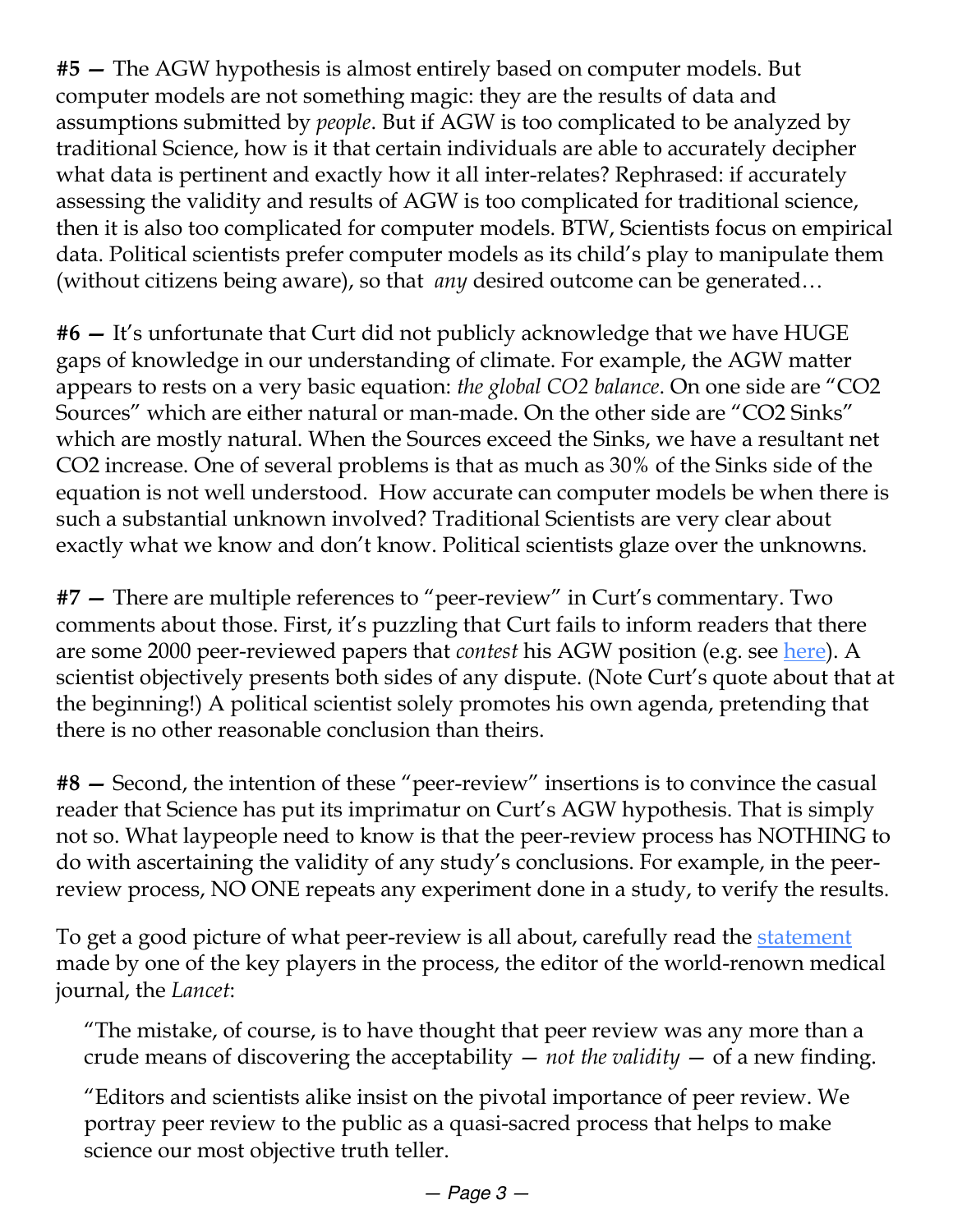"But we know that the system of peer review is biased, unjust, unaccountable, incomplete, easily fixed, often insulting, usually ignorant, occasionally foolish, and frequently wrong."

In other words, references to peer-review to support one's claims are based on the premise that the reader is not educated about [peer-review realities.](http://wiseenergy.org/Energy/Science/Peer_Review.pdf) This is a strategy used by political scientists: *to take advantage of what citizens don't understand, to promote their own objectives.*

**#9 —** Along the same line are Curt's references to "consensus." Oh dear! If Curt has irrefutable science to support his AGW hypothesis, why would he waste time by talking about such unscientific matters as consensus? Look closely at the **Scientific** [Method.](https://science.howstuffworks.com/innovation/scientific-experiments/scientific-method6.htm) Is there anything there about consensus? NO!

What is also indisputable is that there have been numerous cases in the past where the consensus of what scientists believed, **was subsequently proven to be wrong**. Genuine scientists are well aware of that reality, so they would never  $-$  ever  $-$  try to justify their hypothesis by referencing other scientists' beliefs. On the other hand political science is all about getting a consensus.

**#10—**Despite his 1300± word commentary, Curt didn't actually address the primary points I made in my *Adirondack Explorer* [article.](https://www.adirondackalmanack.com/2019/03/debatable-should-renewable-energy-be-an-apa-priority-no.html) Instead he waxed eloquently on AGW — which was **not** the topic I was asked to write about. Renewable energy in the Adirondack Park was my assignment. He didn't say anything about that! Have you ever noticed that when a politician is asked a question they don't like, that they smoothly change the topic? That's another stark difference between real science and political science.

**#11—**Curt's remarks about skepticism are also interesting. He understands that skepticism is the hallmark of a genuine scientist — so makes sure to point out that he once was an AGW skeptic. Although I couldn't find any AGW skeptical papers he wrote during that time, I'm willing to take his word for it. However, now that *he* has been satisfied, why isn't everyone else? Indeed.

If he had put forth a learned position: **a)** that followed the conventions of traditional science, **b)** that honestly acknowledged how much we don't know about AGW, **c)** without *ad hominems*, **d)** without references to such unscientific matters such as consensus, *and* **e)** without making false implications about the veracity of peer-review — then we could see that he was making a strong case based on real science. Instead we got a political science response, which does not inspire confidence.